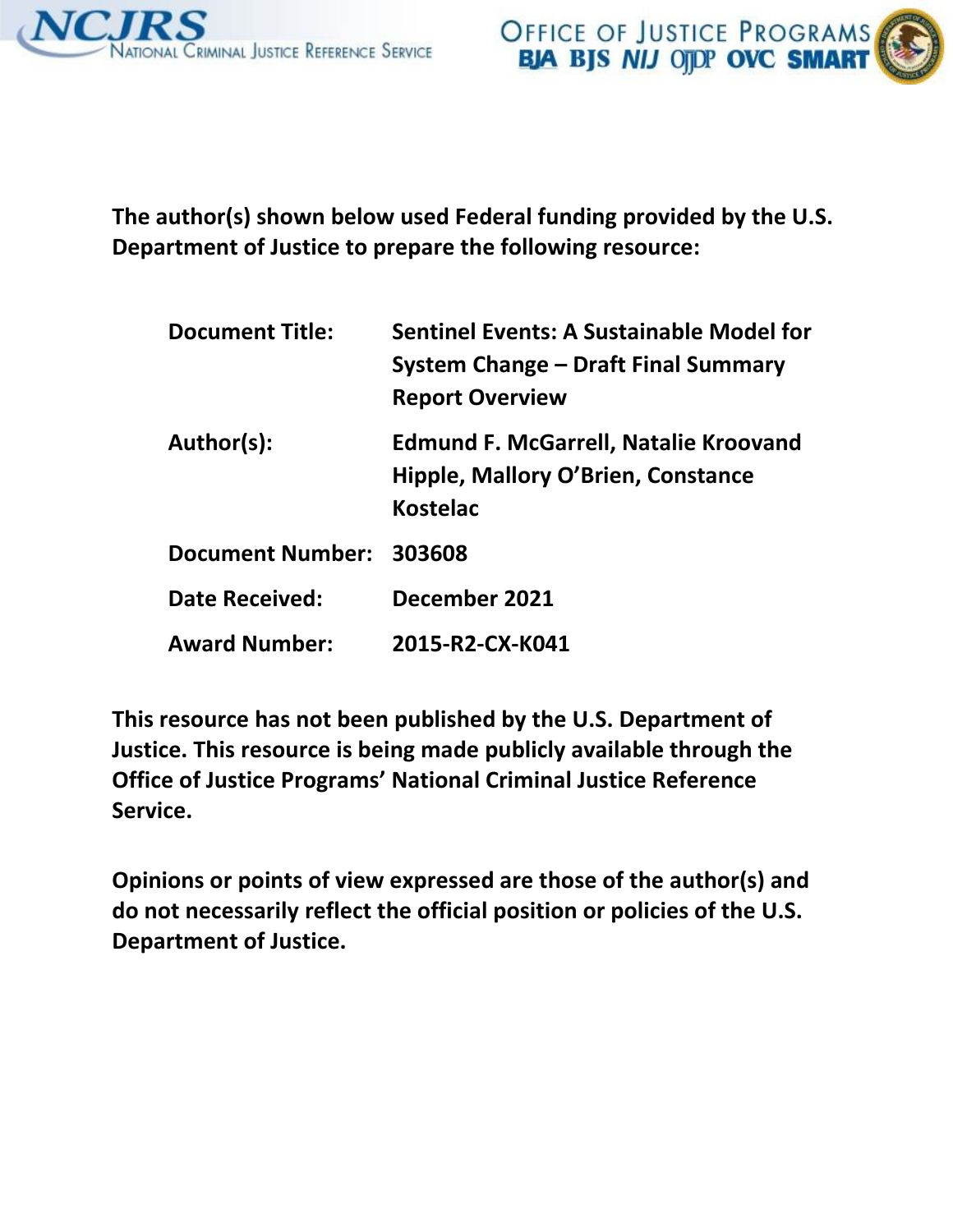Disclaimer: This project was supported by Award No. 2015-R2-CX-K041, awarded by the National Institute of Justice, Office of Justice Programs, U.S. Department of Justice. The opinions, findings, and conclusions or recommendations expressed in this publication are those of the authors and do not necessarily reflect those of the Department of Justice.

#### **Sentinel Events: A Sustainable Model for System Change –**

#### **Draft Final Summary Report Overview**

#### **2015-R2-CX-K041**

 **Edmund F. McGarrell – PI Natalie Kroovand Hipple – Co-PI Mallory O'Brien – Co-PI Constance Kostelac – Co-PI** 

#### **Purpose of Project**

This research project involves implementation of sentinel event review processes in three

jurisdictions to study the feasibility and utility of employing sentinel reviews in criminal justice

settings. The goals of the study include:

- 1) advancing knowledge about sentinel events and the sentinel review process
- 2) assessing the utility of the review process for identifying, analyzing, and addressing system failure
- 3) identifying obstacles in implementing sentinel reviews

#### **Project Design, Methods and Analysis**

 reviews of firearm crime incidents to inform a focused deterrence violence prevention effort formed the basis of the sentinel event (SE) reviews. Similarly, in Indianapolis SE reviews built foundation provided by the Milwaukee Homicide Review Commission, including incident project also built upon Milwaukee's participation as a demonstration site in the National Institute The sentinel event review occurred in distinct but related processes in three Midwestern cities. Specifically, the project built upon review processes that were developed in Detroit, Indianapolis, and Milwaukee as part of violence reduction initiatives. In Detroit, weekly incident upon a nonfatal shooting incident review process. In Milwaukee, SE reviews built upon the reviews of homicides and nonfatal shootings as well as domestic violence incidents. The overall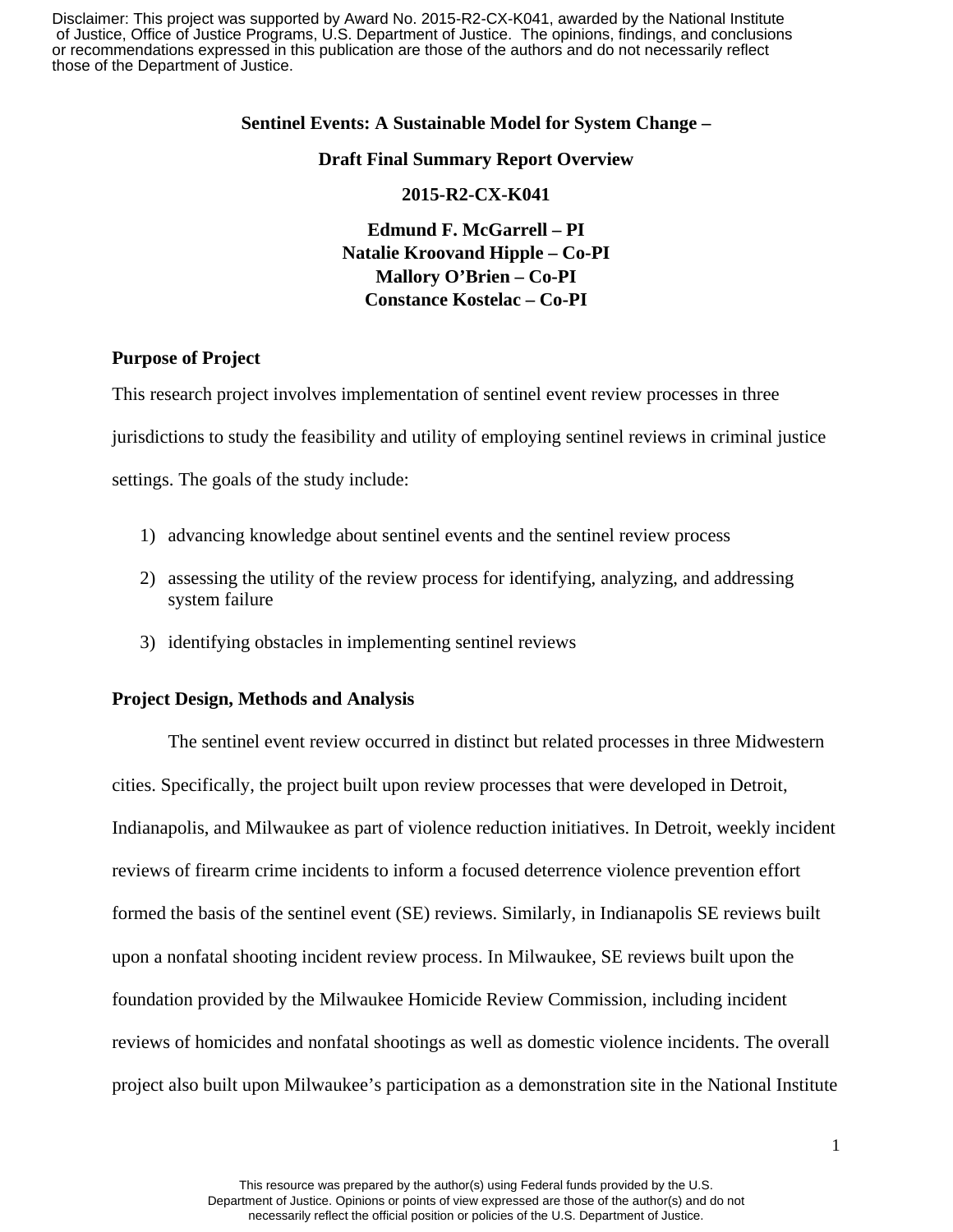built upon the existing review processes but then extended the reviews into more in-depth of Justice's (NIJ) piloting of SE reviews. As will be described, in all three cities the SE reviews reviews customized to each local context. Additionally, the Principal Investigator and Co-Principal Investigators were involved in the incident review process and used this trusted researcher-practitioner relationship to develop SE reviews.

 The study design followed a participant observer protocol whereby members of the research team conducted key informant interviews to understand practitioner perceptions of the reviews to meet local needs. The participant observation and interviews resulted in qualitative process (see subsequent discussion). The nature of the review meetings across the three study research team facilitated the SE reviews through planning and consultation, problem solving, analytical support, and observation of the reviews. Toward the end of the study period, the SE reviews. The interviews focused on the understanding of SE reviews, the challenges and obstacles to implementing SE reviews, the benefits of the reviews, and the customization of the data. An additional supplemental data analysis was conducted in Detroit based on issues that arose in incident review meetings and related to the development of Detroit's GUNSTAT review sites and the corresponding research methods are displayed in Figure One.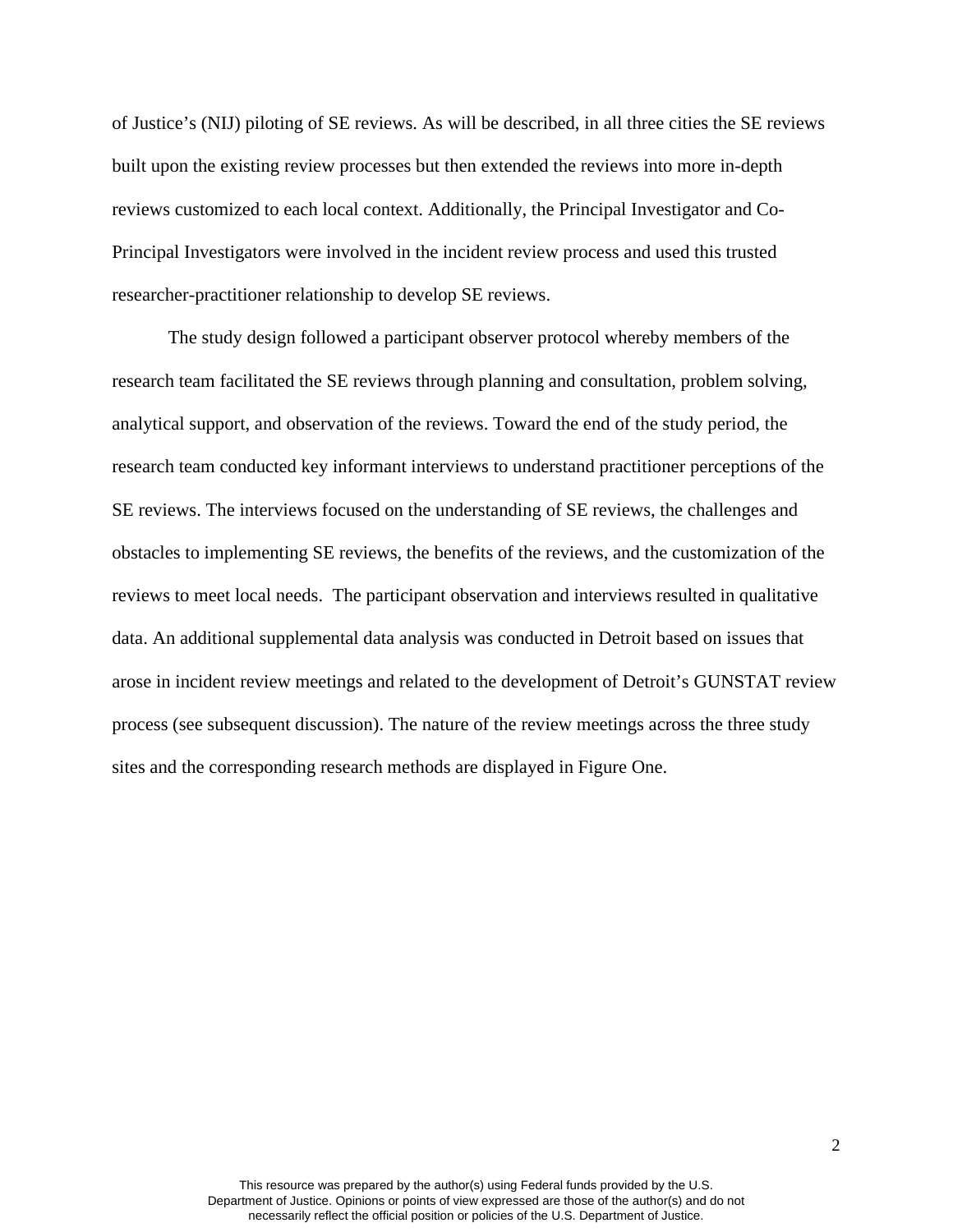## **Figure One – Data Collection Summary**

| <b>Sequencing of Various Reviews in Study Sites</b> |                                              |                     | <b>Data Collection</b> |                                   |                    |                                      |
|-----------------------------------------------------|----------------------------------------------|---------------------|------------------------|-----------------------------------|--------------------|--------------------------------------|
| <b>Detroit</b>                                      |                                              |                     |                        | Participant<br><b>Observation</b> | Key<br>Participant | Supplemental<br><b>Data Analyses</b> |
|                                                     |                                              |                     |                        |                                   | <b>Interviews</b>  |                                      |
| Ceasefire                                           |                                              |                     |                        | $\mathsf{X}$                      | $\overline{X}$     |                                      |
| Incident                                            |                                              |                     |                        |                                   |                    |                                      |
| Reviews                                             |                                              |                     |                        |                                   |                    |                                      |
|                                                     | Shooting                                     |                     |                        | $\pmb{\mathsf{X}}$                | $\mathsf{X}$       |                                      |
|                                                     | Reviews                                      |                     |                        |                                   |                    |                                      |
|                                                     | <b>Strategy &amp; Accountability Reviews</b> |                     |                        | $\mathsf{X}$                      | $\mathsf{X}$       |                                      |
|                                                     | (gangs, places, individuals; after           |                     |                        |                                   |                    |                                      |
|                                                     | action reviews)                              |                     |                        |                                   |                    |                                      |
|                                                     |                                              | <b>GUNSTAT</b>      |                        | $\mathsf{X}$                      | $\pmb{\mathsf{X}}$ | X                                    |
|                                                     |                                              | Reviews             |                        |                                   |                    |                                      |
|                                                     |                                              | CGIC                |                        | $\mathsf X$                       | $\mathsf{X}$       |                                      |
|                                                     |                                              | Reviews             |                        |                                   |                    |                                      |
|                                                     |                                              |                     | Public                 | $X$ – planning                    |                    |                                      |
|                                                     |                                              |                     | <b>Health SE</b>       | only                              |                    |                                      |
|                                                     |                                              |                     | Reviews                |                                   |                    |                                      |
| Indianapolis                                        |                                              |                     |                        |                                   |                    |                                      |
| <b>NFS</b>                                          |                                              |                     |                        | X                                 | X                  |                                      |
| Reviews                                             |                                              |                     |                        |                                   |                    |                                      |
|                                                     | Multi-                                       |                     |                        | $X$ – planning                    | X                  |                                      |
|                                                     | partner SE                                   |                     |                        | only                              |                    |                                      |
|                                                     | Reviews                                      |                     |                        |                                   |                    |                                      |
|                                                     |                                              | Police Dept. SE     |                        | $\pmb{\times}$                    | $\mathsf{x}$       |                                      |
|                                                     |                                              | Reviews (violations |                        |                                   |                    |                                      |
|                                                     |                                              | policy; negative    |                        |                                   |                    |                                      |
|                                                     |                                              | consequences; near  |                        |                                   |                    |                                      |
| <b>Milwaukee</b>                                    |                                              | misses)             |                        |                                   |                    |                                      |
| <b>MHRC</b>                                         |                                              |                     |                        | $\mathsf{X}$                      | X                  |                                      |
| Incident                                            |                                              |                     |                        |                                   |                    |                                      |
| Reviews                                             |                                              |                     |                        |                                   |                    |                                      |
|                                                     | Multi-partner SE Reviews (places,            |                     |                        | $\pmb{\mathsf{X}}$                | $\pmb{\mathsf{X}}$ |                                      |
|                                                     | individuals, policies, overdose              |                     |                        |                                   |                    |                                      |
|                                                     | fatalities)                                  |                     |                        |                                   |                    |                                      |
|                                                     |                                              |                     |                        |                                   |                    |                                      |
|                                                     |                                              |                     |                        |                                   |                    |                                      |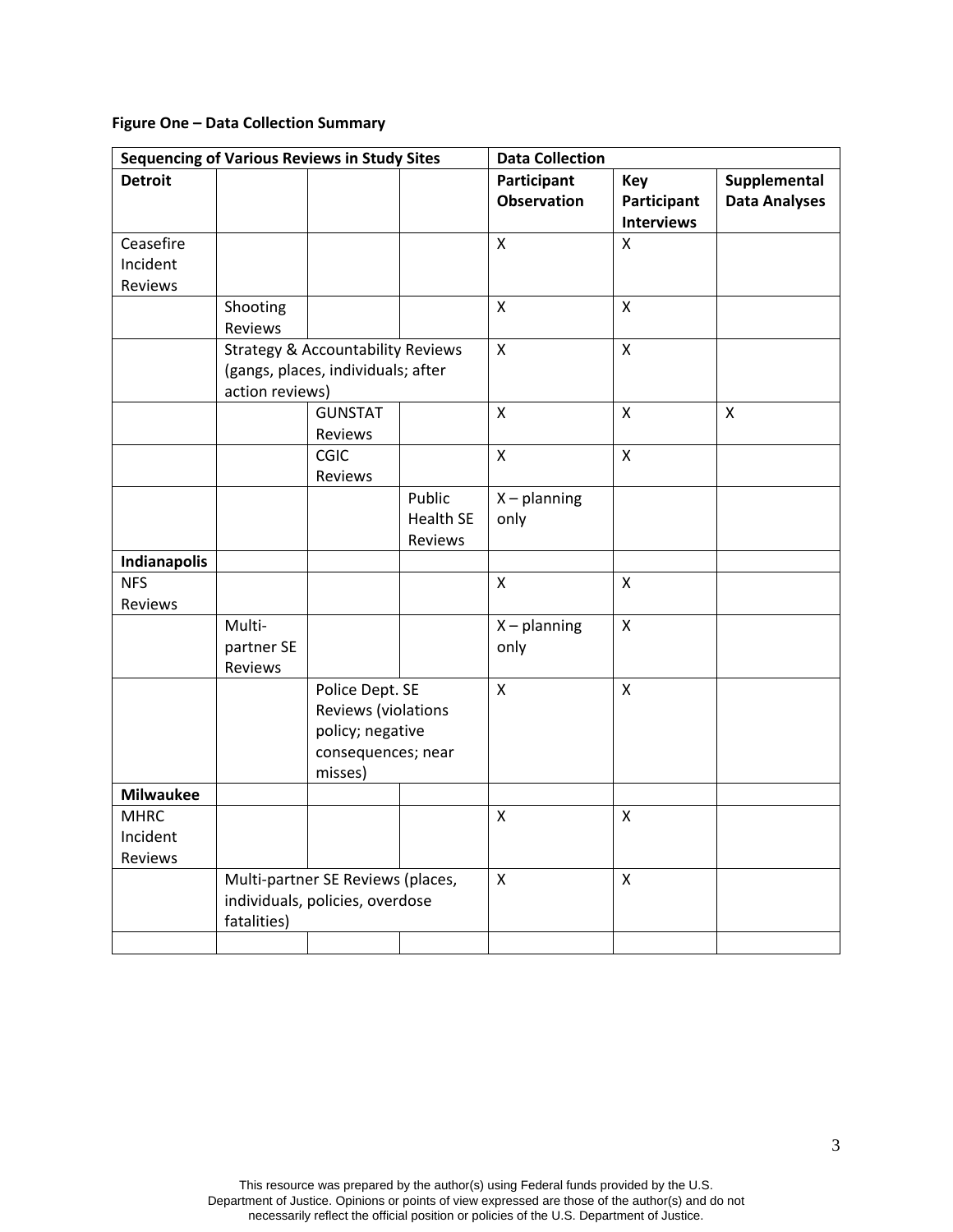### **Project Findings**

In this section, we begin with a descriptive overview of the findings from each of the three sites. This overview is followed by addressing each of the research questions studied in this project.

### *Detroit*

 violence. At the outset of the Sentinel Event Review project, the weekly incident reviews precincts. The nature of the meetings also shifted from one weekly meeting to two. The first is an precincts. The second meeting is a strategy and accountability meeting based on the incident review. This second meeting became the forum for a modified approach to SE reviews that sought to fill gaps that existed in the incident reviews. Examples of these gaps include: As noted above, SE reviews built upon weekly incident reviews that were occurring as part of Detroit Ceasefire, a focused deterrence initiative intended to reduce gang- and group-related focused on firearm crime incidents occurring in two eastside precincts. Over the course of the project, the focus expanded to first include two additional westside precincts and eventually ten incident review examining every gun crime incident occurring in the prior week in the target

- Potential system failures and the inability to prioritize high-risk defendants
- locations • Gaps in knowledge about gangs and violent street groups as well as chronic shooting
- Lost opportunities for training and cross-team sharing about successful and less successful responses to violent crime incidents
- Use of ballistics evidence for evidentiary purposes but missing opportunities for strategic and tactical intelligence

Several different types of modified SE reviews were developed to address each of these gaps.

- Bi-weekly GUNSTAT meetings were used to assess risk and prioritize booking and prosecution
- Additionally, geographic reviews, based on the Milwaukee experience, were also • Detailed reviews of gangs and violent street groups led by the Gang Intelligence Unit. conducted.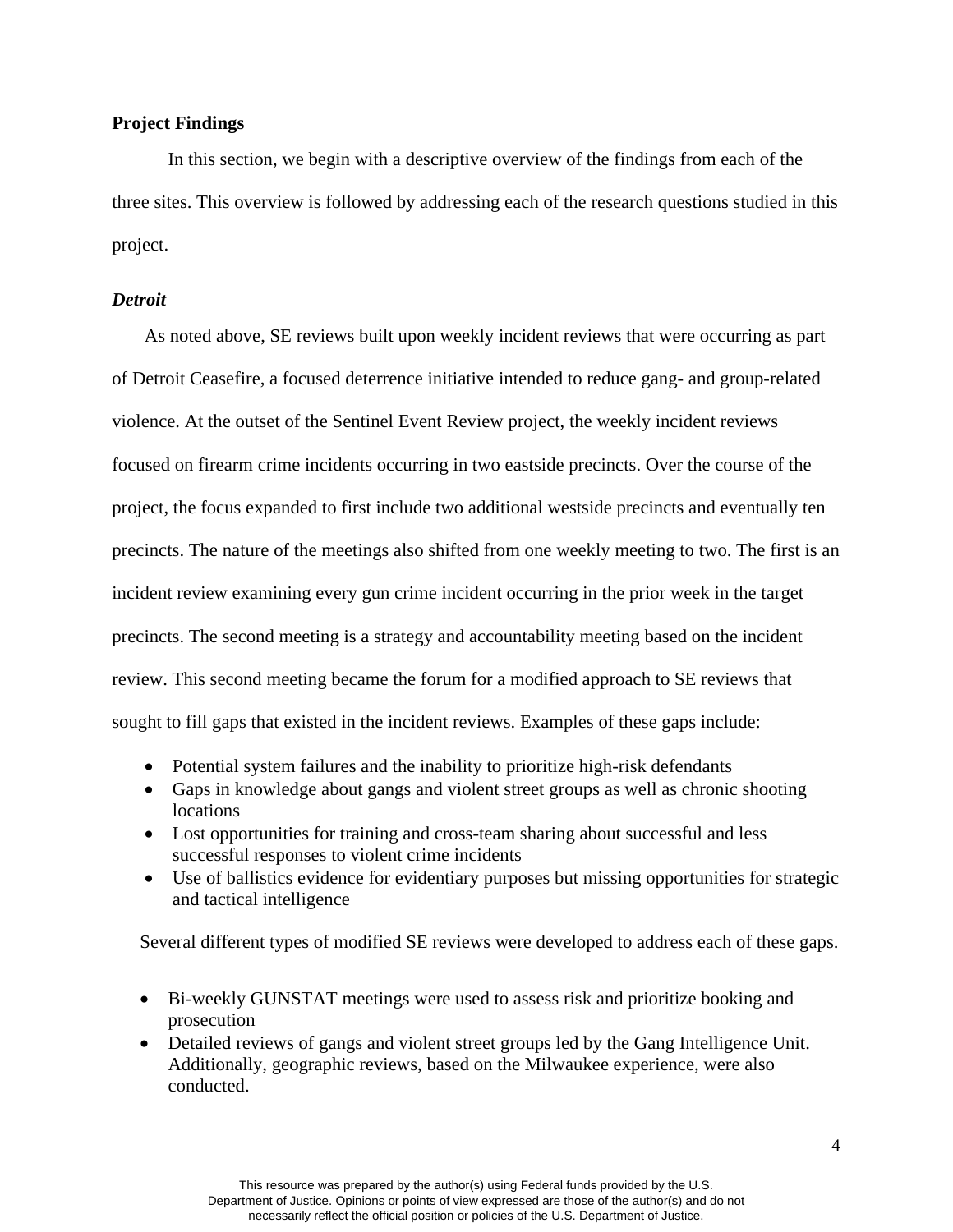- • After action reviews were conducted to examine successes, failures, and challenges related to Ceasefire responses to violent crime.
- Development of a Crime Gun Intelligence Center and enhanced NIBIN capability with bi-weekly reviews to examine connections with firearms used in multiple incidents

Additionally, the research team worked with the Detroit Health Department and Detroit Public Schools to develop an additional sentinel event review process based on shooting victims presenting at a Level One Trauma Center. This review process proved to be the most challenging of the different review meetings due to concerns about privacy and both "The Standards for Privacy of Individually Identifiable Health Information," commonly known as the HIPAA Privacy Rule as well as "The Family Educational Rights and Privacy Act," known as FERPA. As these hurdles were overcome, the reviews were put on delay due to the COVID-19 impact, particularly on the health department. The reviews are planned to continue during 2021 following the completion of this grant award.

### *Indianapolis*

 included an allegation of police misconduct related to a witness lineup. Another involved a homicide where the suspect was under correctional supervision at the time of the incident. The was cancelled one week before it was supposed to happen due to a key partner's concerns of Indianapolis launched its SE review process with the formation of an interdisciplinary sentinel event review advisory group. This advisory group was beneficial as it included a mental health professional as well as a registered nurse who had experience with SE reviews (i.e., root cause analyses) in health settings. This experience complemented the experience of law enforcement and prosecutors in the Indianapolis nonfatal shooting review process. Initially, the Indianapolis team planned a series of multi-partner sentinel event incident reviews. One example Indianapolis team prepared extensively to review the homicide event, but the review meeting pending litigation.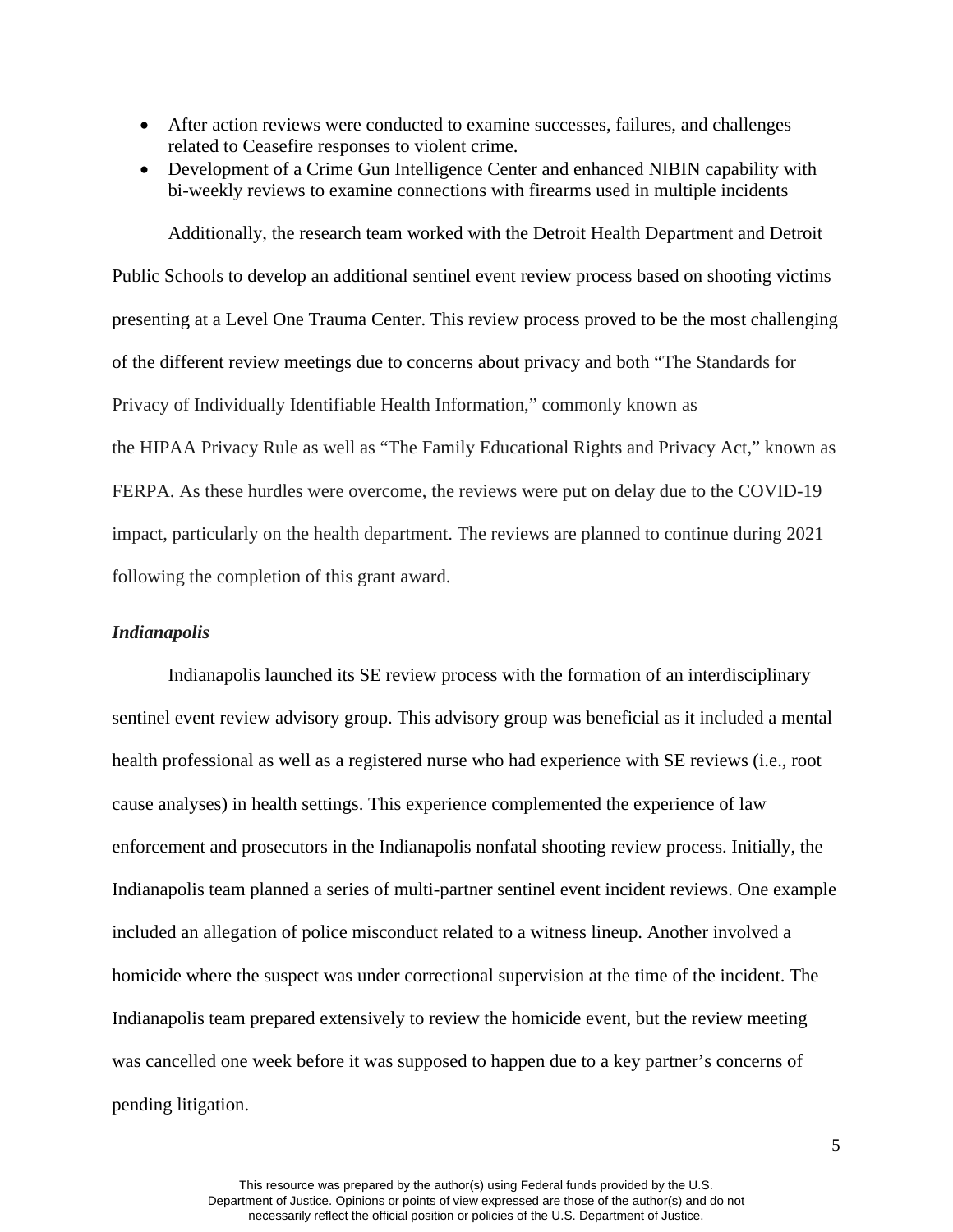circumstances in the future, the SE reviews were modified to address issues internal to the police department. Police officers from any rank or position could nominate an incident for review Because of the failed large-scale review and the inability to mitigate similar through his or her supervisory chain of command. The reviews were coordinated through the Deputy Chief of Operations' office. Three types of reviews emerged. There were reviews focusing on:

- incidents that involved violations of policy
- incidents that did not involve a violation of policy but where negative consequences occurred
- incidents that turned out well but that involved near misses

 review coordinator guide, and a communication system to ensure review results are disseminated up and down the chain of command. Towards the end of the project, the agency added a fourth The Indianapolis team also developed a standard incident review nomination form, a category of reviews: incidents that went well. These reviews were done to reinforce current policies and practices that worked as intended.

### *Milwaukee*

 As noted above, the Milwaukee team appeared to benefit through its prior participation as a demonstration site in NIJ's sentinel event review initiative and from the experience of the Milwaukee Homicide Review Commission in conducting incident reviews. As such, the first sentinel event review conducted under this research award occurred in Milwaukee. This review focused on critical incidents occurring in a specific geographic area. The review enjoyed broad and rich participation and revealed new insights into the dynamics associated with these geographic-based gun violence incidents. The initial review served as a model for the implementation of additional reviews in all three sites.

6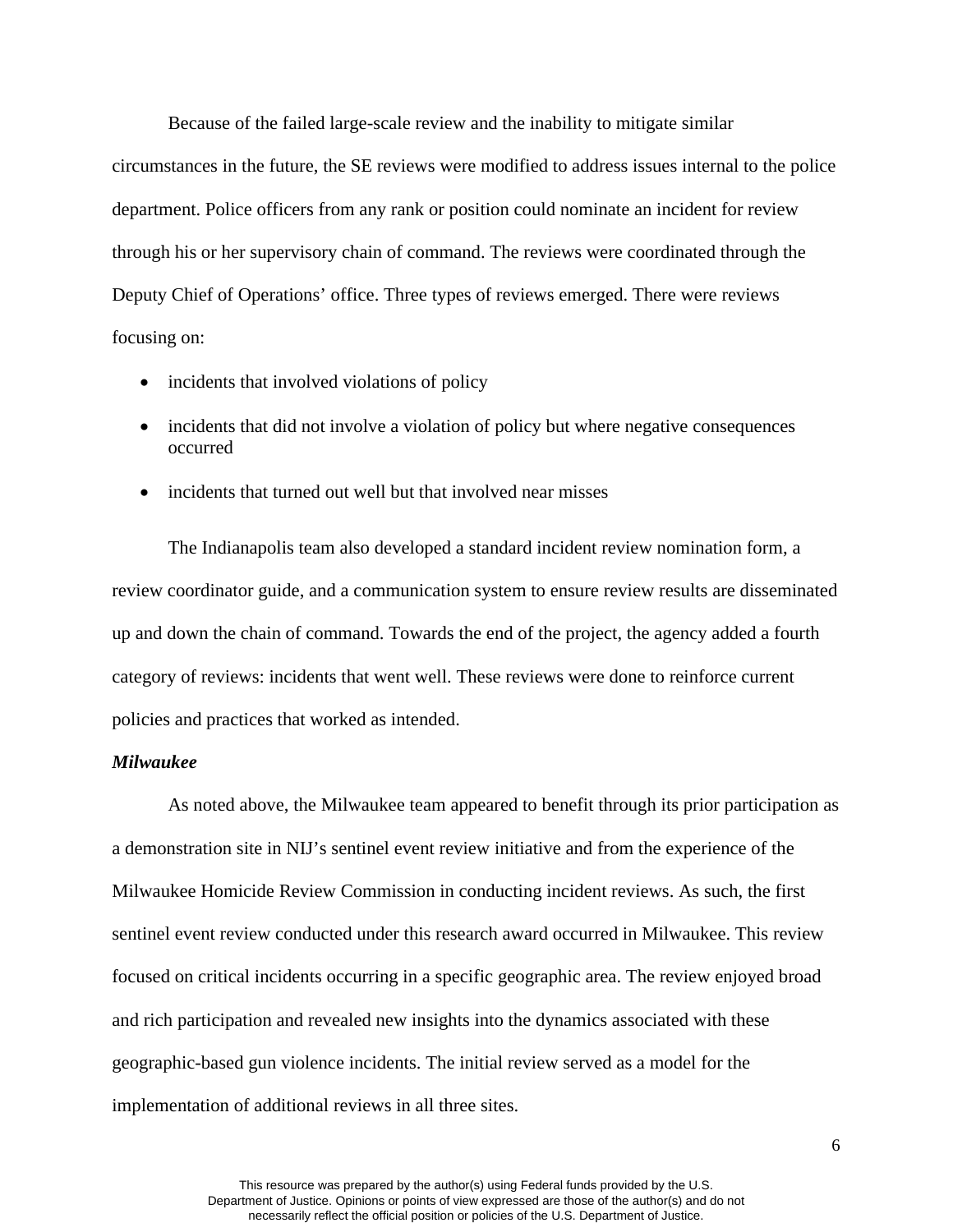Several different types of SE reviews were conducted in Milwaukee. As noted, one type involved geographic reviews focused on specific areas or locations that generated critical incidents. Multiple sources of data and intelligence about crime and health issues in specific, small geographic areas were shared and the discussion focused on the nature of the problem as well as potential action steps to address changes to the location that could have the potential of reducing future violence.

 A second type of sentinel event review focused on conducting a deeper analysis of individuals involved in specific violent crime incidents. These reviews typically looked at the life course of an individual involved in one or more cases, focusing on an extended period, such as from birth to the time of the focus incident to identify potential opportunities for change, intervention, or prevention that may have impacted later outcomes.

 A third type of SE review focused on specific policies and the potential implications for health and safety. The initial focus of the policy review was on reckless driving. The SE team identified a variety of data sources (e.g., traffic accidents, stolen vehicles) and expanded partnerships to better understand issues and prepare for SE reviews involving reckless driving incidents. The principles behind the SE reviews were also applied to other areas such as the development of overdose fatality reviews.

#### *Findings Related to Research Questions*

### *RQ1: Can sentinel events be identified through ongoing systematic reviews of gun crime incidents?*

 In all three cities, the systematic review of gun crime incidents resulted in the identification of issues for which a deeper analysis through SE reviews proved valuable. Examples include geographic reviews; reviews of gangs and groups; in-depth reviews of individuals; system gaps; and policy issues.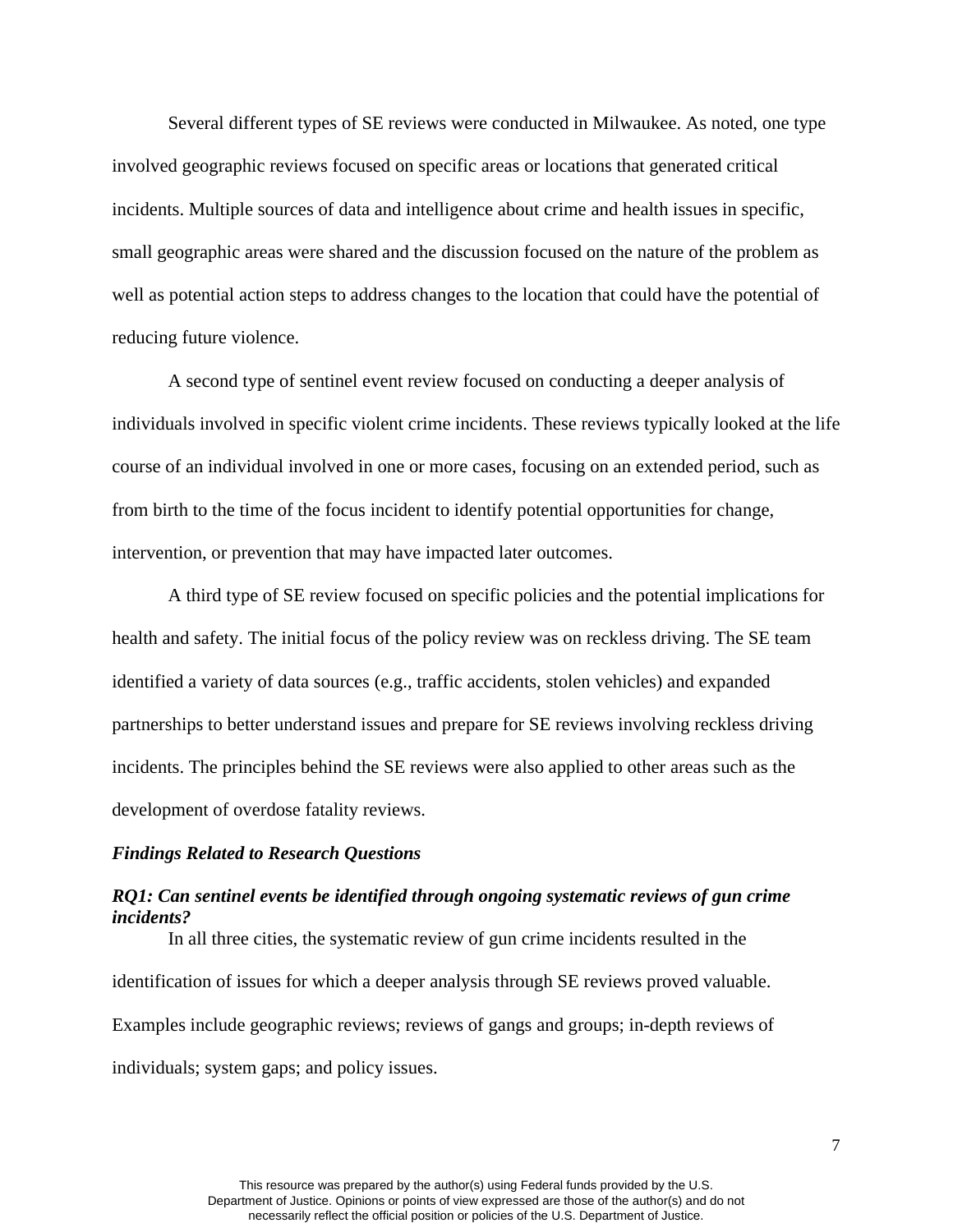#### *RQ2: Do systematic SE reviews yield information about system or process failures?*

 offenders had prior weapons and violent crime arrests but often did not have prior convictions events in the downtown district as well as the way private businesses interact with the police. In all three cities, the reviews provided information and facilitated shared understanding of system and process failures. For example, in Detroit the reviews indicated that chronic violent relevant to future prosecutorial decision-making. For example, one identified system failure included individuals participating in a diversion program known as the Holmes Youth Training Act (HYTA) multiple times even though police and prosecution understanding was that participation was limited to one diversionary placement. This realization resulted in follow-up policy analysis of criminal history patterns of gun-crime arrestees. In Indianapolis, reviews indicated weaknesses in information dissemination among the working rank and file during large They also revealed needed changes to several internal police policies, for example, allowing any officer of any rank to stop a pursuit rather than just a supervisor. In Milwaukee the reviews identified a variety of system or process challenges. For example, the need to hold exploitative or absent landlords accountable, as part of reducing neighborhood turnover, was identified as a potential system gap in part through the reviews.

# *RQ3: Does the identification of system or process failures result in identifiable corrective action?*

 example, several gaps were identified related to women in the street-based sex trade and the inconsistency in enforcement efforts related to prostitution. The identification of this gap led to Similarly, in all three cities examples emerged of corrective action. In Milwaukee for recommendations surrounding this particular population, including an emphasis on social services and coordination with law enforcement on prostitution sweeps, which provided additional background for a collaborative grant-funded project to implement a diversion program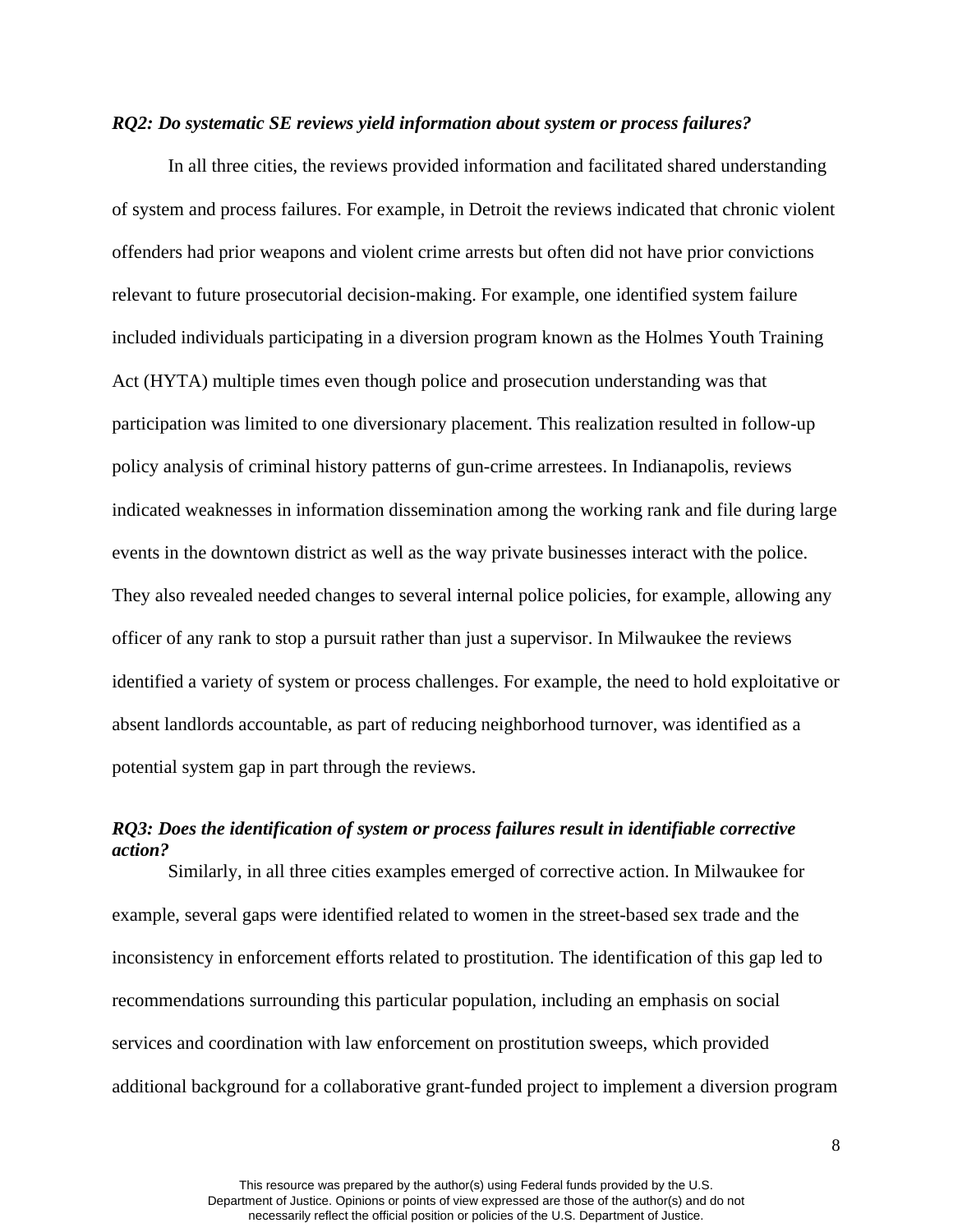focusing on the needs of this target population related to housing, substance misuse and related services. In Indianapolis, as mentioned, several internal police policies were updated. Similarly, the group worked to determine how to best disseminate large event information to street-level officers who are inundated with information all the time.

 federal-state prosecution reviews, resulted in a new Gunstat process. The Ceasefire and SE team accountability and sharing of information. The research team also analyzed the extent to which In Detroit, the identification of chronic violent offenders not being prioritized in joint reviewed similar programs in Atlanta, Baltimore, and Tampa, and decided on a process where gun crime arrestees are reviewed, and a risk assessment conducted. The risk assessment guides prosecutorial decisions and a bi-weekly review process was implemented for system the risk assessment related to re-offending as well as the potential impact on prosecutorial and judicial decision-making.

 opportunity to share positive lessons. This sharing was evident in Detroit's modified SE reviews prevention actions that followed a violent crime incident. Although this did include identification for participants to learn more about standard practices and to challenge assumptions about how questions or make suggestions that may lead to process improvement. In addition to identification of system gaps or failures, the reviews also provided an known as After-Action Reviews (AAR). The AAR's reviewed enforcement, outreach, and of system gaps, it also identified positive action steps that could be shared with other criminal justice actors to foster sharing of best practices. The reviews also provided a unique opportunity other agencies operate. These discussions can lead to a better and more nuanced understanding of why certain operational practices are in place, as well as provide the opportunity to ask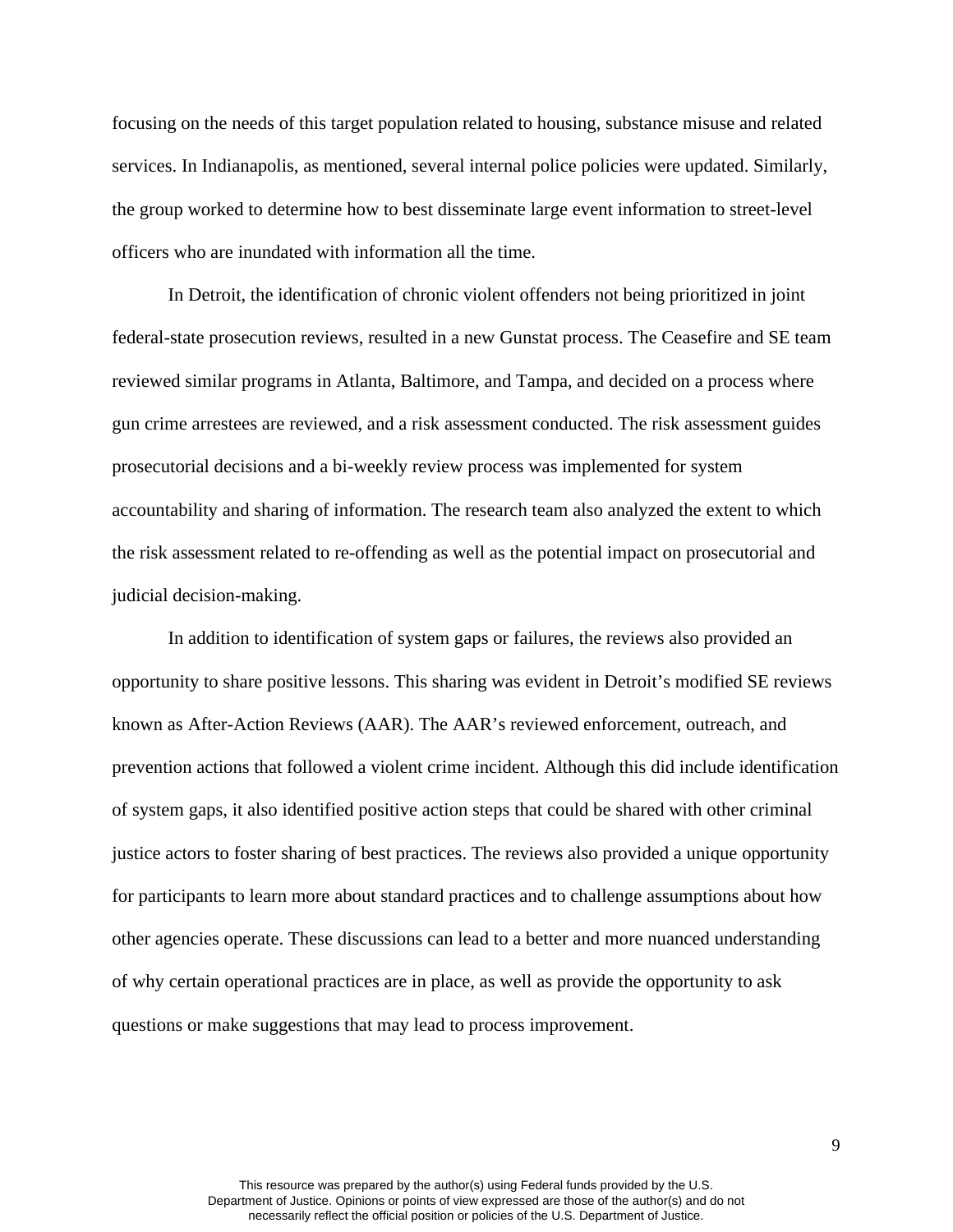### *RQ4: Are there characteristics of the sentinel review process that enhance or impede the sharing of information and ultimately the value of the review process?*

 reviews described above, it also demonstrated that there are a variety of barriers and challenges Although this research found many benefits associated with SE reviews, and the related to effectively implementing SE reviews in a criminal justice context. Among the issues identified in this study:

- • *System failure, culpability, liability in an inherently adversarial system*. Despite a repeated difficult to ignore in the criminal justice context. The same prosecutor's office asked to participate in a sentinel event review may have to prosecute a police officer accused of emphasis that sentinel events reviews were not intended to assign blame, these issues are excessive use of force. A parole agency may find itself potentially liable for releasing a parolee who commits a subsequent violent act. With potential liability issues inherent, it can be difficult to create a forum for openly sharing information among these agencies especially given the roles the sentinel event review participants may play in the adversarial process. This highlights the need to build trust and a forum for open dialogue and shared accountability about how changes can collectively lead to system and outcome improvements, so there is less concern about blame being focused on a particular agency.
- use of force, mass incarceration). The sentinel event review may appear to be one more *Blame.* Related to the above issues around "blame," many criminal justice agencies and actors find themselves under scrutiny based on broad cultural trends (e.g., criticism of police occasion for criticism of police, prosecutors, and corrections officials, which may limit the willingness of agencies to actively participate in the process and to be publicly self-critical.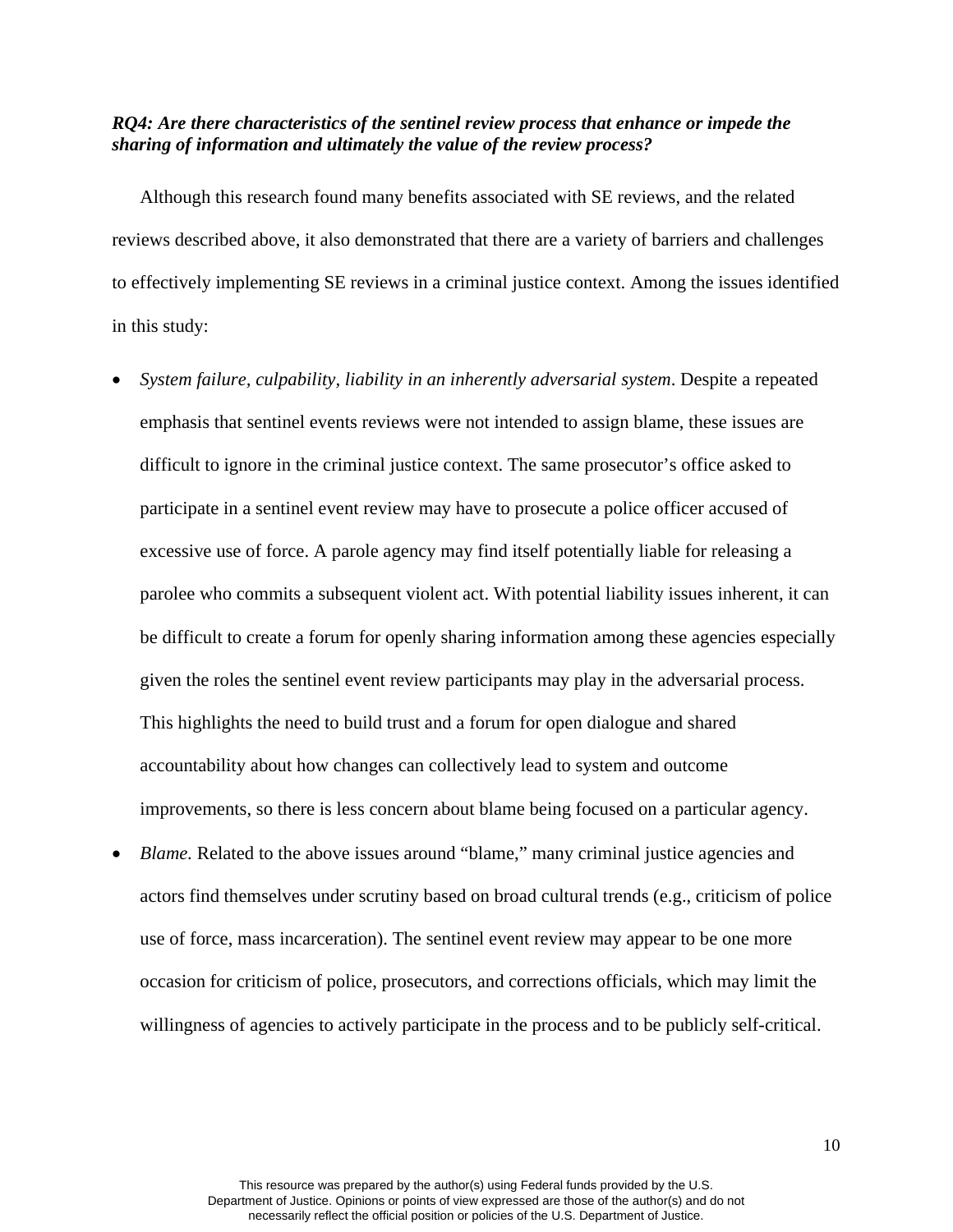- of criminal justice organizations can create obstacles to active participation in the SE review. of criminal justice organizations can create obstacles to active participation in the SE review. A subordinate employee may be reluctant to identify a "mistake" or "issue" in the public SE reluctant to speak up if they think that it is their superior's position to share, or not share, • *Hierarchical Organizations*. Interviews with participants revealed that the hierarchical nature review meeting for fear of undermining or embarrassing their superior. They may also be information.
- example, how do HIPAA regulations affect health care professional's ability to share *Privacy.* Privacy issues were a particular concern for other partnering agencies. All three cities experienced continual issues related to what criminal justice and non-criminal justice information could be shared outside of authorized actors. Specific questions included, for information?; what limits need to be placed on sharing information on an open case/investigation?; and how do FERPA regulations affect school official's ability to share information? Similarly, non-criminal justice agencies (e.g., health, schools, treatment providers, community service agencies) may have concerns about sharing information with law enforcement and criminal justice agencies may have concerns about sharing with noncriminal justice entities, depending on who is in the room.
- *Relevancy.* Some criminal justice actors found the long-term prevention focus of SE reviews to be less relevant to the day-to-day demands for strategic and tactical intelligence, enforcement, and investigative activities. This disparity was highlighted when a police official responded to the proposed sentinel event review with the comment: "this sounds like some type of sociological analysis."
- one hour). The request to conduct SE reviews occurred in three cities that were already *Time.* To be done properly, most SE reviews cannot be set to a specific time window (e.g.,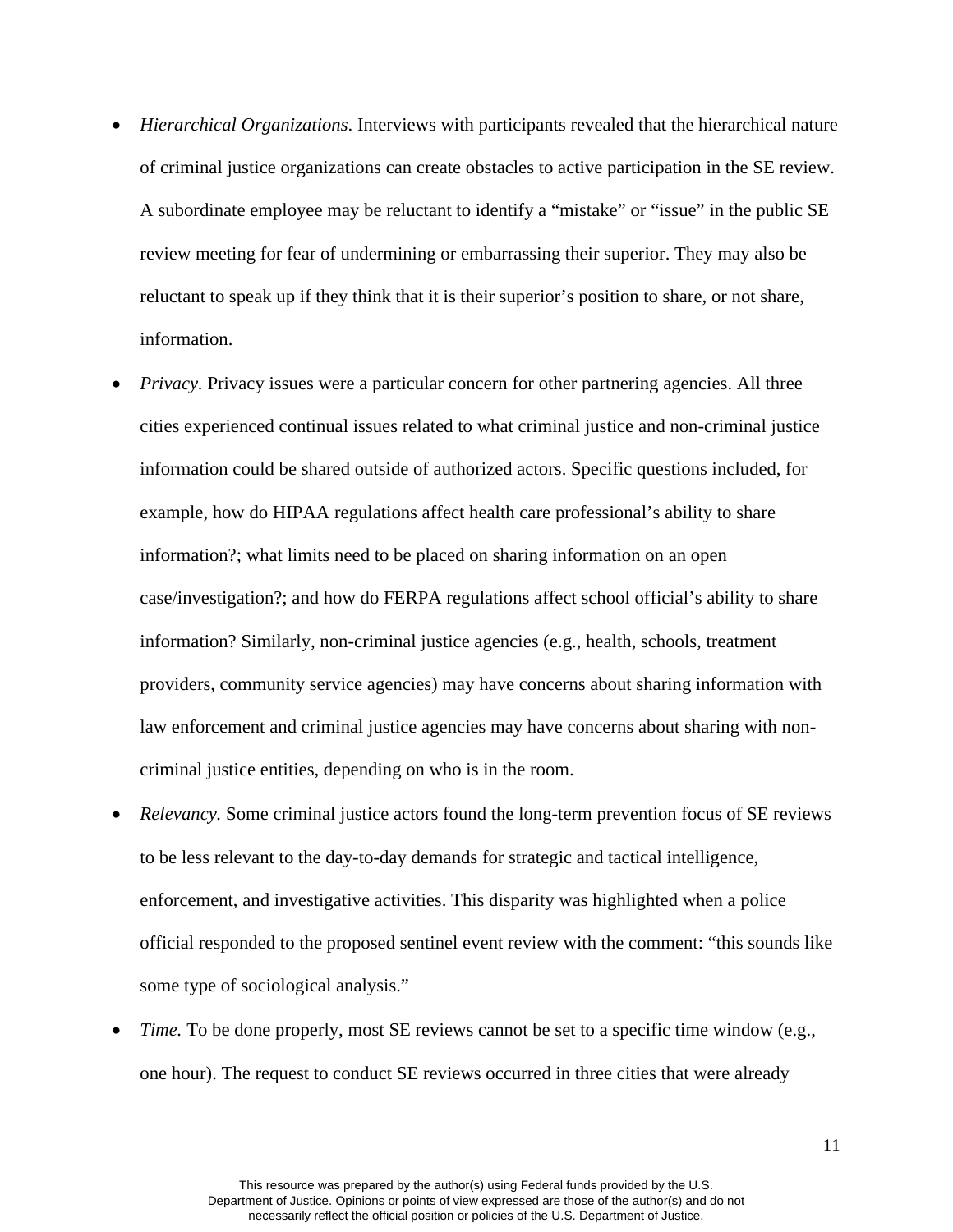can be challenging. "We don't have time for one additional set of meetings" was a common devoting considerable time to systematic incident reviews so the additional time commitment refrain.

 • *The right people.* The right agencies and individuals also need to be at the table for the reviews to be effective. Having the commitment from the agencies, regular attendance at and tone of the review can instantly change if the facilitator is not the right person. For example, preparation for the meetings, and engaged participation across sectors can be challenging, but is critical for being able to gather detailed information, identify gaps, and develop and implement recommendations. The coordinator/facilitator role is particularly important. The in Indianapolis, the facilitator changed depending on the incident. In some cases, the facilitator was someone who was not familiar with the SE process or perhaps did not buyinto it potentially resulting in more harm than good.

#### *RQ5: How do criminal justice professionals perceive the value of the sentinel review process?*

 In Milwaukee, those interviewed reinforced the value of taking a "deeper dive" into a specific depth of the reviews and that it could lead to specific ideas and recommendations through One common theme in discussions with practitioners is that the reviews are of benefit in identifying challenges and issues, developing strategies, enhancing collaboration, and sharing information. These themes were reiterated during stakeholder interviews conducted in each site. event, policy, or geographic area and evaluating it from a variety of perspectives through the SE reviews. They seemed to distinguish it from other types of reviews by both the content and the discussion and collaboration, particularly if the right cases or topics are selected that have crossagency or system implications.

12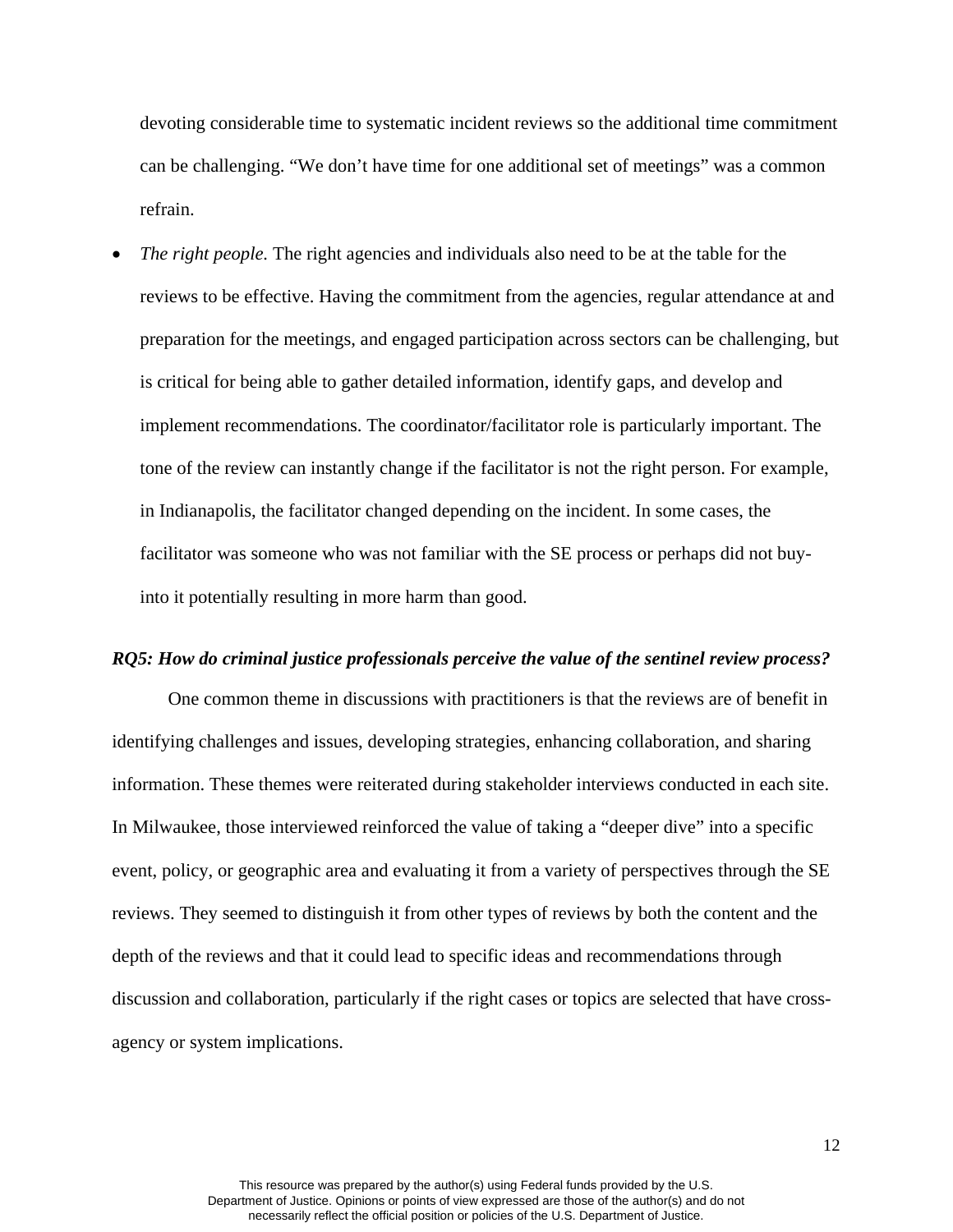At the same time, criminal justice professionals noted the challenges of time demands. In all three cities, the success of initial incident review meetings resulted in additional types of review meetings. These additional meetings created challenges in terms of time management and a sense of "meeting fatigue." In Milwaukee and Detroit, this tied into the concept that the value of the meetings was impacted by who was in attendance and how well-prepared participants were for the discussion. In addition, there was a desire for additional action between meetings and clear communication on recommendations and implementation to keep the process moving forward. In Indianapolis, leaders felt it was important to schedule the SE review as soon as possible after the event however it proved challenging due to schedules as well as other internal review processes and external pressures from the police union.

## *reviews to assist sustainability and transferability to other jurisdictions and types of criminal RQ6: Can schematic models be developed for the implementation and assessment of sentinel justice issues (e.g., wrongful conviction)?*

 The research team is working with a group of researchers and practitioners convened by NIJ and BJA to develop a sentinel event review implementation guide. This guide will support the transferability goal.

### *RQ7: How do reporting formats influence the perceived value of sentinel review reports?*

 need short and concise reports that highlight findings and actionable implications. Additional and the potential impact. The key lesson learned across all three study sites is that criminal justice professionals information and documentation should be included as attachments or appendices. Follow-up reporting and communication, particularly on the development and implementation of recommendations coming out of the reviews, are important to developing buy-in for the process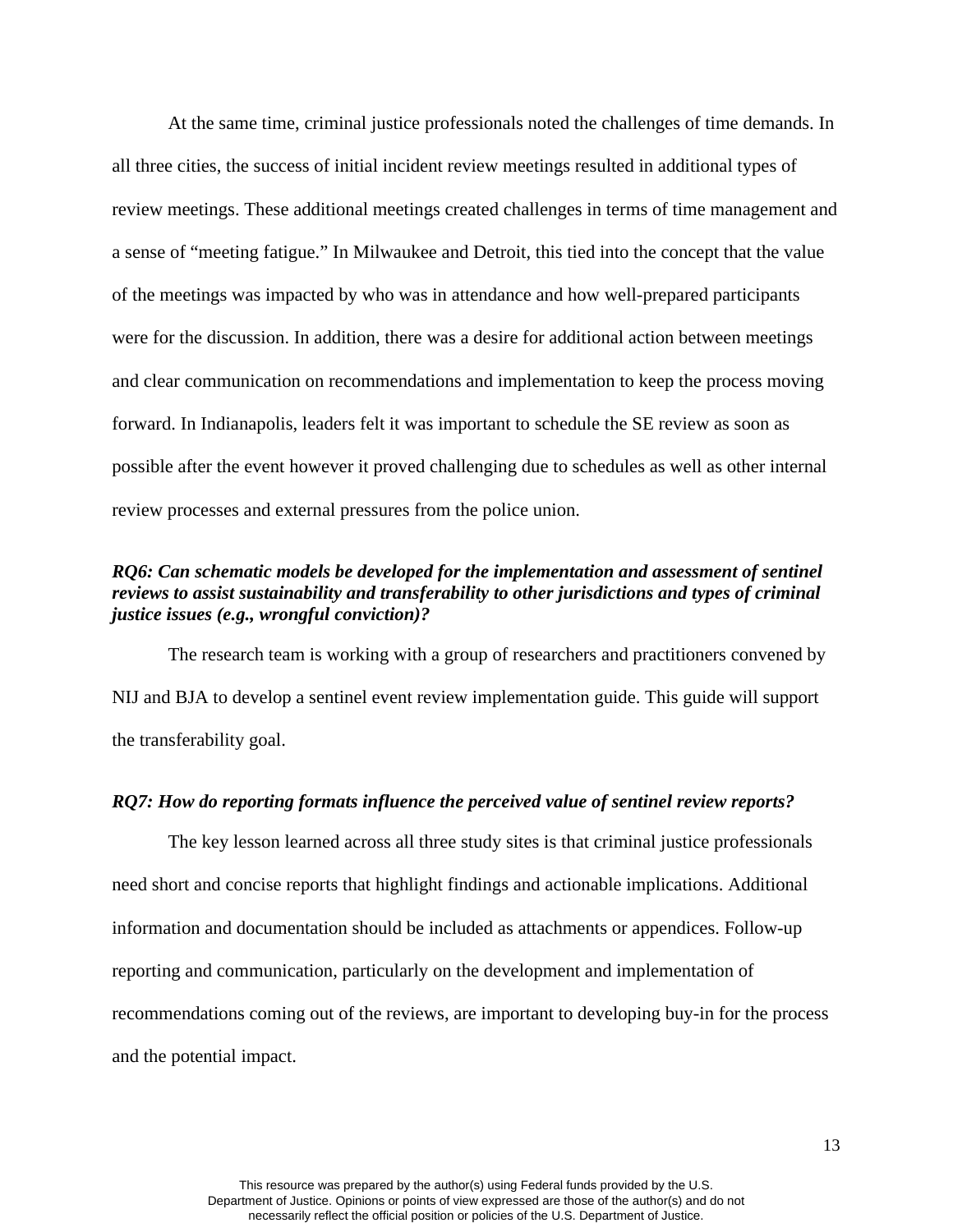### *Implications for Criminal Justice Practitioners*

 depth issues such as policy changes, chronic micro-place hotspots, or near misses that could have had tragic consequences was evident in all three sites. There was, also, a degree of receptivity among criminal justice professionals who were familiar with similar review processes through systematic incident and after-action reviews. systematic incident and after-action reviews. Having said this, challenges did emerge in all three sites. These ranged from time The experience in these three study sites suggests that SE reviews hold promise for addressing complex issues that confront criminal justice professionals. The ability to address in

 seemed to create an openness to considering SE reviews, it also created challenges in terms of differentiating SE reviews from existing review processes that either did not include external partners (e.g., Indianapolis) or that did not involve the breadth and depth of analysis intended for challenges that will inevitably arise, will be important for gaining support among criminal justice pressures, to concerns about liability, to privacy issues arising particularly when non-criminal justice partner agencies become involved. Further, although the familiarity with incident reviews a sentinel event review (e.g., Detroit, Milwaukee). Providing further guidance on the nature of SE reviews and how they differ from other types of incident reviews, developing processing for routinely reporting back on recommendations and their implementation, and for addressing the professionals.